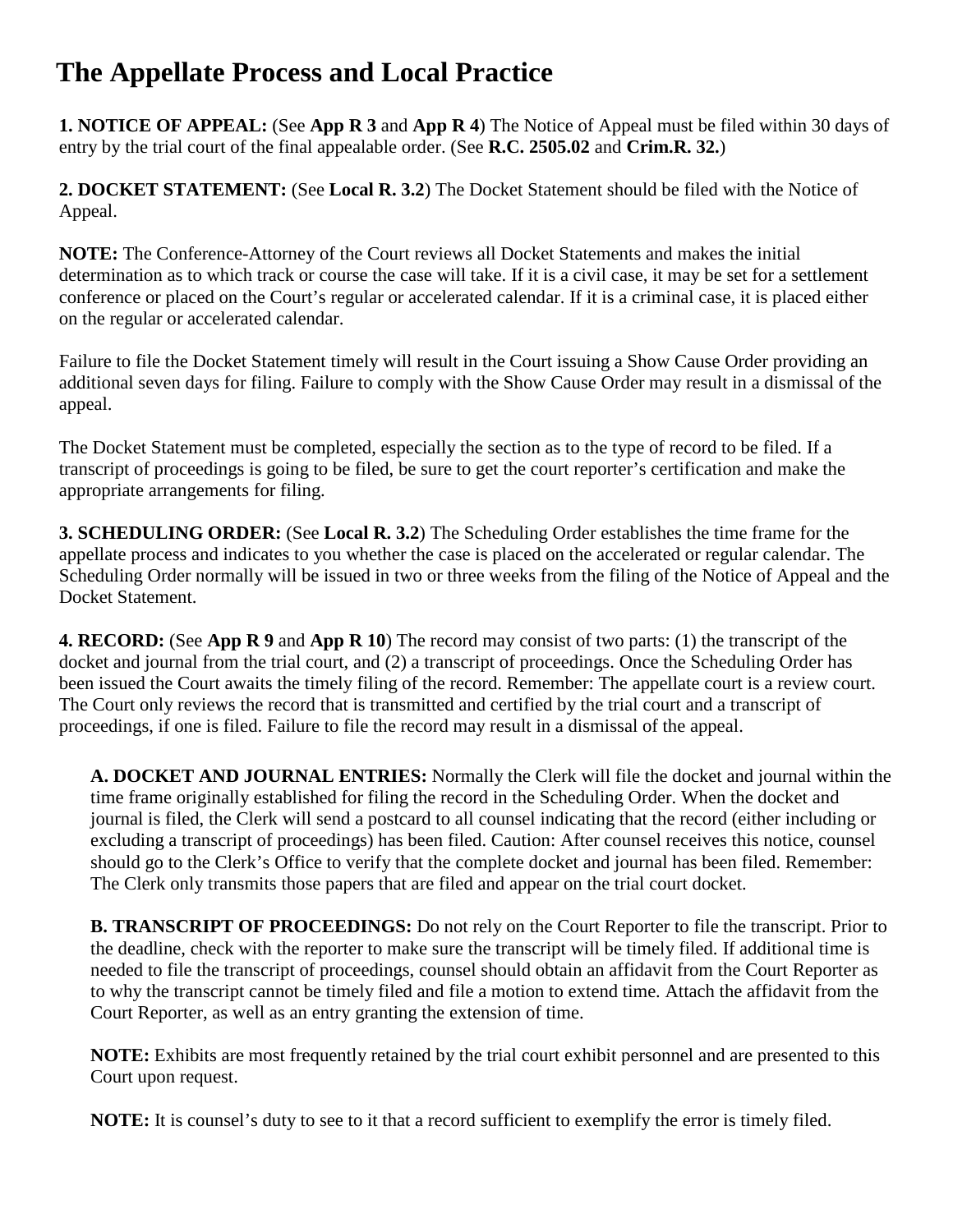Always double-check to make sure everything is filed.

**5. BRIEFS:** (See **App R 16** and **Local R. 16.1**) The Court awaits the filing of the appellant's brief pursuant to the Scheduling Order.

**NOTE:** If an extension of time was granted for filing the record, there is not an automatic extension for the briefs. The Court anticipates that the briefs will be filed pursuant to the original Scheduling Order. If additional time is needed, a motion to extend time for the brief must be filed.

**A.** The Appellate Rules and the Local Rules have established guidelines as to the form and content of briefs. Be mindful of whether the case is on the accelerated or regular calendar because there are different rules relative to the length of the briefs. Accelerated cases are limited to 15 pages with no reply briefs, and regular cases are limited to 35 pages. Scheduling Orders do not provide specific dates for the filing of reply briefs. Reply briefs are due 10 days after service of the appellee's brief and are limited to 10 pages.

It should be noted that the rules require the appellant to state "assignments of error," not propositions of law, and require citations to the specific part of the record where the error occurred.

**NOTE: Local R. 16.1(A)(6)(a)** requires the appellant to append to its brief true and accurate copies of the final order(s) from which the appeal is taken, and if available, the trial court's opinion or findings of fact and conclusions of law. **Local R. 16(F)** requires the use of parallel citations to the Northeastern Reporter. If a brief exceeds the page limit, is not double-spaced, or otherwise violates the general or Local Rules, the Court will strike the brief and order an amended brief to be filed.

**NOTE:** An original and three copies must be filed with the Clerk and a copy must be sent to opposing counsel.

**6. ARGUMENT:** (See **Local R. 21.1**) The time between the filing of the Notice of Appeal and oral argument for is averaging 6 - 9 months. Normally the Court provides 60 days notice for merit hearings. Each side is permitted fifteen minutes for argument. Any requests to submit on briefs must be made in writing and submitted at least three days prior to argument.

**NOTE:** Do not assume your request to submit has been granted. You may verify that the appeal has been submitted by checking the calendar on the website: <http://www.hamilton-co.org/appealscourt/calendar>

**7. RELEASE OF DECISION:** The Court releases Judgment Entries, Decisions, and Opinions on Wednesdays and Fridays each week. It normally takes between 30 to 60 days from argument to release.

## **8. SPECIAL REMINDERS:**

**A.** The administrative staff of the Court reviews Docket Statements and Notices of Appeal for timeliness, finality and/or appealability.

**B.** When completing the Docket Statement counsel should pay special attention to the boxes they are checking regarding the record. If you indicated that a transcript of proceedings, an **App R 9(C)** statement, or an agreed statement pursuant to **App R 9(D)** will be filed, the Court expects one and may dismiss the case if one is not timely filed.

**C.** The Court uses the Docket Statement to determine if the case is placed on the regular or accelerated